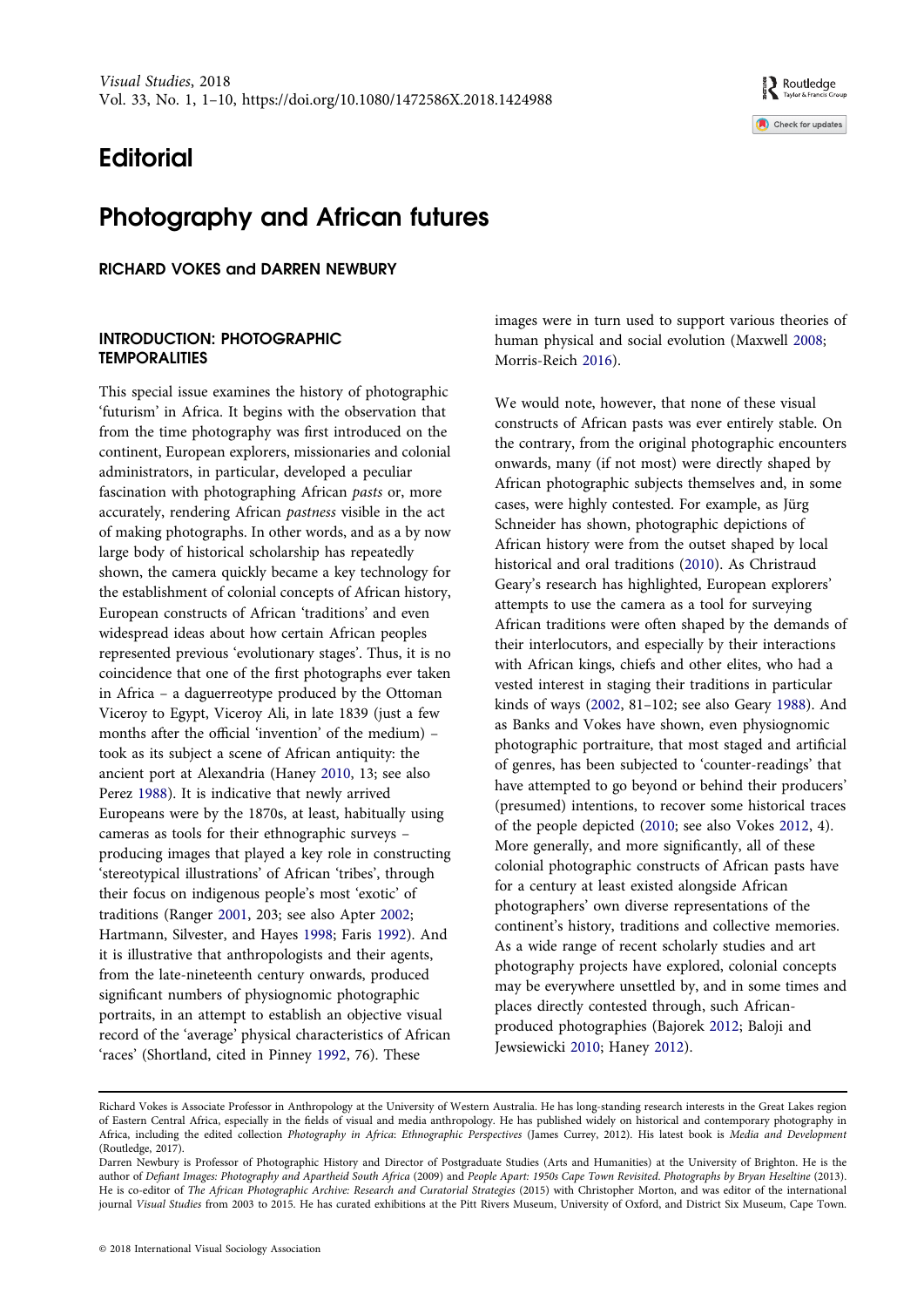<span id="page-1-0"></span>Yet, if photography was from the beginning a key means through which Europeans sought to establish, stabilise and disseminate concepts about African pasts, then so too was it a primary medium through which those same explorers, missionaries and administrators sought to forge imaginaries about African futures. Photography was quickly put to work by mission societies, not only to record the construction of mission schools and hospitals, as metaphors of modern Christian futures (Godby [2009](#page-8-0), 358), but also to create more individualised and performative 'conversion narratives' (Lydon [2016,](#page-9-0) 26). The medium and its message signified the arrival of new temporalities in Africa. Going against the general current of historical scholarship on African photographies, our primary interest in this special issue, then, is to develop another reading of the colonial photographic archive, in which this is probed less for traces of European constructions of African allochrony (to borrow Fabian's phrase, [1983\)](#page-8-0) than for what it reveals about European concepts of African 'progress'; about colonial planning for specific goals in relation to health, education and civic participation; and about administrations' (later) attempts to encourage African nations to achieve 'modernisation'.

When one begins to look, it is striking just how pervasive this address of photography to the future is in the photographic history of the continent. Take, for example, the surviving colonial archive from Uganda – a subject about which Vokes has previously written at length (see especially Vokes [2015\)](#page-9-0). Rereading this archive, we are immediately struck by the fact that, from the outset, colonists' imagery was saturated with tropes that, in one way or another, referenced potential futures. Thus, during the early decades of the twentieth century, photographs frequently included subjects like Europeans arriving at their destinations (in which they could be seen climbing down a ship's gangplank, or walking down a jetty, or stepping off a train); indigenous African people preparing ahead (by building a house, or breaking a road, or planting crops); and both Europeans and Africans engaging in all manner of 'opening ceremonies'. So too, from this time onwards, colonists' photographs demonstrated an increasing concern with Uganda's future political and social development. This is evidenced by one of James Hayes Sadler's albums – Commissioner of the territory from 1902–1907 – which is dominated by images depicting his administration's ongoing attempts to integrate Uganda's indigenous kingdoms into a new unified polity, Christianise the country's population and rid the territory of trypanosomiasis ('sleeping sickness'). Later still, from the mid-1940s onwards, the Department of Community Development's Photographic Section produced

thousands of images depicting the government's efforts to 'modernise' the country, through an expansion of industrial capacity (including industrialised farming), energy and transport infrastructures, the tourism sector, communications infrastructure, healthcare facilities, and arts and education institutions (see Vokes, this volume).

Moreover, across all of these examples, the photographs' orientation towards the future emerges not only from the semiotics of their representations but also from the ways in which they were circulated and deployed, as 'image-objects' (Edwards [2012](#page-8-0)). Thus, early photographs of European arrivals often became part of propaganda campaigns that aimed to bring additional colonists to East Africa. Hayes Sadlers' photographs of his antitrypanosomiasis campaign later played a central part in his (ultimately successful) attempts to elicit increased funding for the programme. Reading the photographic archive in this way draws attention to the performative quality of many of these photographic events, not merely recorded for posterity but projecting into the future. As Peffer ([2015,](#page-9-0) 122) argues from a South African context, the prevalence of photographs in which African subjects were, quite literally, invited to perform historical, and we might add, with reference to missionary conversion for example, future roles and identities, has engendered particular understandings of photography on the continent. Whether the intent was to deliberately obscure the transformations entailed in these staged photographs or, conversely, to make them purposely visible, the medium has always been as much about fantasy, imagination and projection as about recording the visible social world.

# COMPETING PHOTOGRAPHIC FUTURISMS

If future thinking inhabited approaches to the medium from its arrival on the continent, it is equally evident that it was a sustained dimension of its deployment, from within and without, during later periods too. Unsurprisingly, photography played a prominent role in the project of imagining African futures during the era of 'high modernisation', coinciding, as it did in many places, with decolonisation and post-colonial independence. Throughout this time, which provides the context for several of the contributions to this volume (Schneider, Haney, Newbury, Vokes), there appears to have been a major proliferation of photographic futurisms across Africa. Outgoing colonial states, incoming post-colonial governments, and all manner of political parties, civil society organisations and ordinary citizens, sought to use photography both to picture departing colonial administrations and, more importantly, to develop their own iconographies of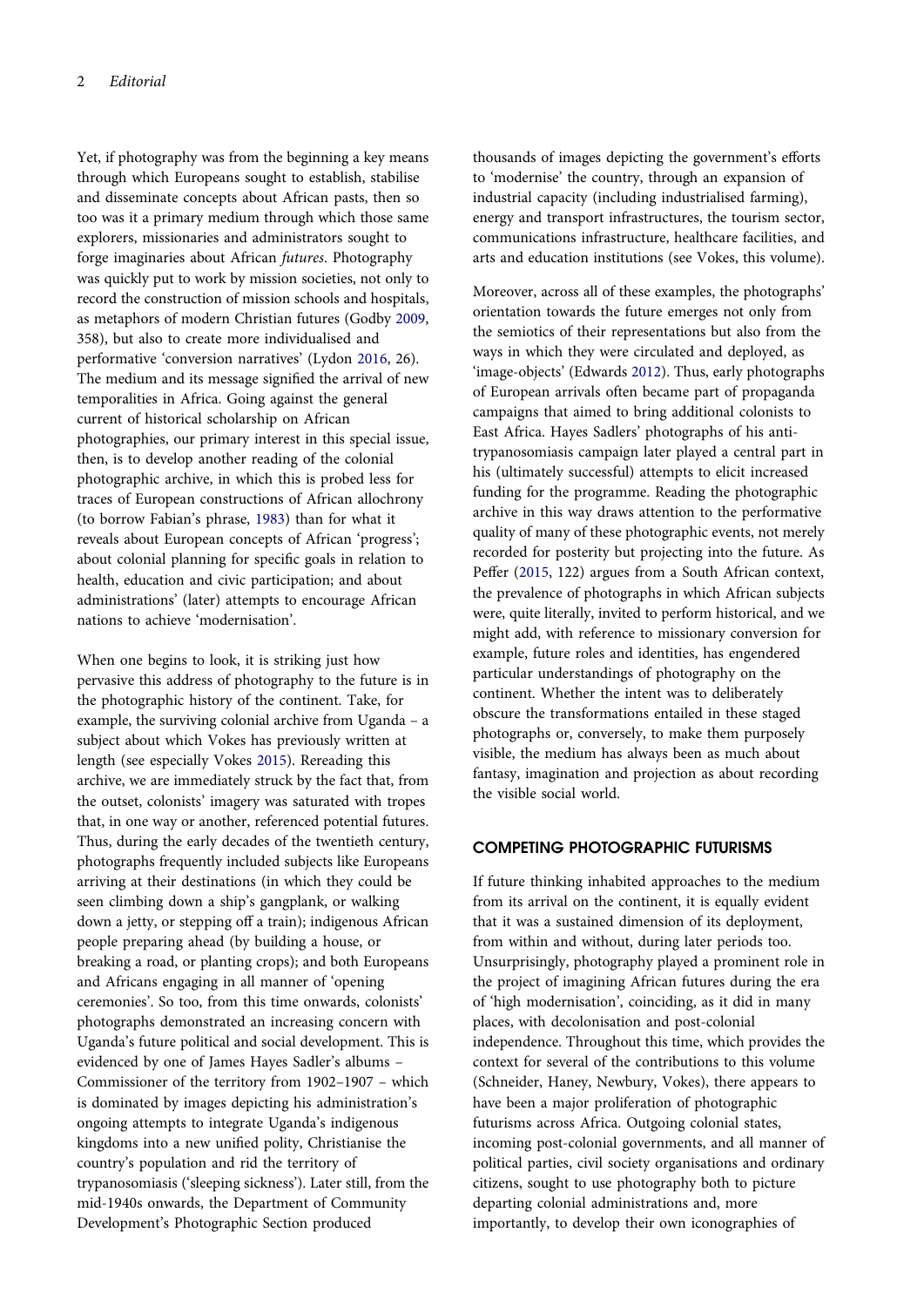<span id="page-2-0"></span>independence. Images of outgoing orders were characterised by everything from sentimental nostalgia to signs of anger and violence, whilst those relating to decolonisation were saturated with symbols of the new, everything from major construction works, to architectural projects, to the possibilities of new African modernities.

A substantial body of scholarship on African photographies in recent years, as well as numerous curatorial projects and exhibitions, has concentrated on the compelling performance of self-confident, modern African identities for the camera, pictured in the portraits of photographers such as Seydou Keïta and Malick Sidibé, to name only the two most prominent figures (see e.g. Lamuniere [2001](#page-9-0); Miessgang and Schröder [2001\)](#page-9-0). The emphasis in this collection, however, is less on the interrelationship between photography and individual self-fashioning and more on the place of photography in relation to local, national and international political and administrative projects. To leave the discussion at the level of the individual is ultimately too limiting (Bajorek [2012](#page-8-0), 164) and, of course, it is only one side of the coin. As Brian Larkin argues, there is a shared affective, imaginative and aesthetic dimension to modernisation that links major construction projects such as bridges and television stations, to the style and confidence of those in Keïta's portraits who presented themselves as masters of this modern world ([2016,](#page-9-0) 48), and which we argue permeates many photographic projects of this period. And, as Tom Allbeson notes on his work on the photography associated with UNESCO during the 1950s, there is a consistent privileging of the city as an 'icon of an imagined global community' [\(2015,](#page-8-0) 16) despite urban dwellers forming only a small minority of the global population at that time.

A more varied examination of the photographic production of the time reveals that there are continuities in the visual order, as well as experimentation, novelty and radical change. In his contribution to this issue, Schneider points to 'the stabilising power of photographs', and the stability of photographic institutions, in the Anglophone regions of Cameroon in the period before and after independence. The Photographic Section of the Southern Cameroons Information Service owed a great deal of its approach to the earlier deployment of photography and film for the purposes of colonial propaganda and mass education in British West Africa. Southern Cameroons' emerging political elite shared with its predecessors a belief in the value of the medium to the project of promoting unity and imagining the future, albeit now a national rather

than imperial one. And in the visual record it created, there is a continuity of form even as the content transitioned from imperial to national, a process Schneider characterises gently as 'changing the scenery', rather than iconoclasm.

As the post-war world order began to take shape, Africa and its diaspora was increasingly the subject of what we might term 'world photographies'. There is a hint of this in the case study of the Southern Cameroons Information Service. Among the first events to be covered by the Photographic Section was the 1955 visit of a United Nations mission to assess and report progress under the Trusteeship Agreement. Trusteeship, of course, pointed towards a socially and economically developed future, and ultimately political selfdetermination, even if the timing of the latter may have been contested. Moreover, it brought the continent and the decolonising world into the ambit of new organs of world government, accompanied by an increasingly global circulation of images of its future. The attention paid to Edward Steichen's Family of Man exhibition of 1955, which toured Africa in the late 1950s, stopping in South Africa, Southern Rhodesia and Kenya, has tended to obscure the extent of the photographic production of organisations such as the UN and the World Health Organisation, and many smaller projects existing within the photographic space it opened up.<sup>[1](#page-8-0)</sup> And, it is worth observing that from its inception the UN was the subject of 'visual petitioning' on behalf of African and diasporic futures. In what can be termed a critical photographic futurism, photographs and film were submitted as part of the Indian Passive Resistance Campaign at the UN against the treatment of Indians in South Africa in 1946, the campaign against South Africa's annexation of South West Africa, and over several decades as part of the extended campaign against apartheid.<sup>[2](#page-8-0)</sup>

The visual rhetoric of Family of Man itself pictured two alternative visions of the future: on the one hand, the UN General Assembly, metonymically representing selfdetermined nations working together in the service of a better future; on the other, the disaster of nuclear war signified in the final image of the exhibition. $3$  Between these two poles, however, were many other photographic visions of the future, some of which envisaged greater continuity with the past than others. As Newbury explores (this volume), a new photographic language of development, modernisation and human rights did not displace earlier missionary narratives in their entirety, at least not right away, but rather there was a process of convergence and appropriation, one in which there remained points of visual tension. The photographic project the Society for the Propagation of the Gospel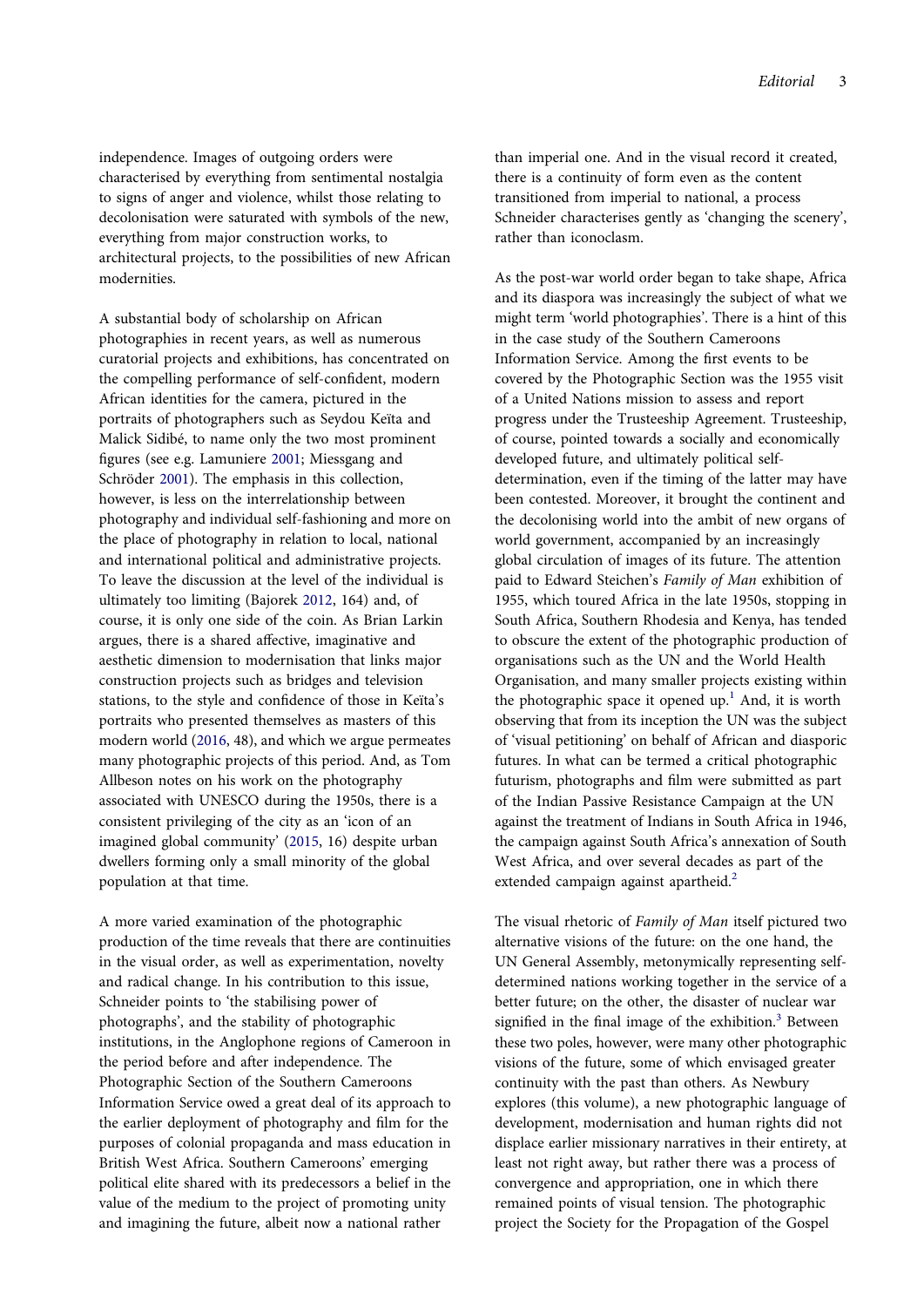<span id="page-3-0"></span>pursued in the British West Indies was intended to imagine, for a British public, a Christian imperial future for the region and its subjects, but one that signalled modernity and development and which underpinned an argument for colonial welfare as a responsibility and a necessary stepping stone to the future. In addition to the labour intensive work of sugar cane cultivation, the photographs pictured modern industrial methods of sugar filtration, and the futuristic steel infrastructure of a new oil refinery in Trinidad, alongside more familiar missionary tropes of schools and hospitals. It was not within the remit of the exhibition to show political agency on the part of colonial subjects, however. And by this period, we should note, such visions were pitched not against perceived 'savagery' or 'backwardness', but against alternative imaginaries of the future projected by nationalism and communism.

As the polarities of the Cold War became stronger, the two superpowers of the time deployed photography to draw newly independent African nations and their citizens into globally competing visions of the future. From the mid-1950s onwards, the United States Information Agency (USIA) began to invest in a major programme of activity for the continent in which photography served to imagine capitalist, consumerist and democratic futures for Africa, modelled in its own image. One genre of USIA photographs that emerged during this period depicted African visitors to the United States as they toured US institutions of government, observed democratic politics in action and were introduced to modern consumer products and lifestyles. The photographs were subsequently circulated to African countries as vouchers of an available future to be redeemed. In a reversal of the depiction of UN delegations touring trustee territories, African leaders were frequently pictured visiting the UN headquarters in New York. Kenneth Kaunda, soon to be president of an independent Zambia, appeared with compatriot Solomon Kalulu, set against a backdrop of the iconic UN building. Although ostensibly produced for US propaganda purposes, like earlier African leaders facing European cameras, Kaunda and colleagues had an interest in visualising their future status as actors on a world stage.<sup>[4](#page-8-0)</sup> In parallel, and competing, fashion, the Soviet Union too sought to engage citizens of African nations with an alternative imagined future, and likewise African-Soviet photographs abound (Nash [2016\)](#page-9-0).

As this last example suggests, the politics of these competing visions of the future was not restricted to the realm of representation. It emerged too through the performance of photographic relations as, for example, new African leaders sought to use choreographed

photographic occasions, such as independence celebrations, to project themselves onto the world scene, or routine forms of diplomatic photography worked quietly to perform and secure future international relations. 'Friendship' photographs and the idea of working together to build the future permeated US and Soviet photography in relation to Africa during this period. Operation Crossroads Africa, a forerunner of the Peace Corps, was the subject of numerous photographic narratives, depicting young Africans and young Americans working and playing together. This amicable vision of the future did not go unchallenged, of course. Photographs of the violence and protest surrounding the civil rights struggle provided a visual counter-narrative to harmonious US–Africa relations, which circulated internationally. And neither was the Soviet Union immune. A recent exhibition at the University of Bayreuth displayed an archival photograph from 1963 showing Ghanaian students demonstrating in Red Square following the alleged racially motivated murder of a colleague.<sup>[5](#page-8-0)</sup>

As these photographs of the future were circulated, and reproduced – in newspapers and pamphlets, on billboards and notice-boards, and in political campaign materials – they helped to shape the key political emotions of the time, relating to future wealth, nationalist expectation and a growing pan-Africanism, contributing to an atmosphere of freedom and optimism, or indeed pessimism. Yet, these photographic visions of the future were both inherently unstable and, as several papers in this special issue demonstrate, often contingent on the trajectory of individual photographers for their realisation – leaving them open to alternative future readings. As Newbury's contribution shows, the photographic projection of a clearly defined Christian imperial future sought by those who commissioned the photographs of the British West Indies was, despite their best efforts, only partially within their control. In related fashion, Haney's research on the photographic archive of Priya Ramrakha (this volume) tracks the global circulation not so much of the photographs as of the photographer. One of Ramrakha's earliest assignments was coverage of the bloody massacre at Lari, at the beginning of the Mau Mau insurgency and Britain's dirty war in Kenya. The archive attests to the strict limits imposed on the representation of the violence that attended the end of empire in Kenya, and the even greater limits to the circulation of such images at the time. Yet, as a result of the relatively privileged mobility he enjoyed, Ramrakha was able to make images imbued with a degree of optimism, which figured the future in Kenya and elsewhere, and spoke to a wider pan-African imagination and global racial solidarities. Juxtaposed in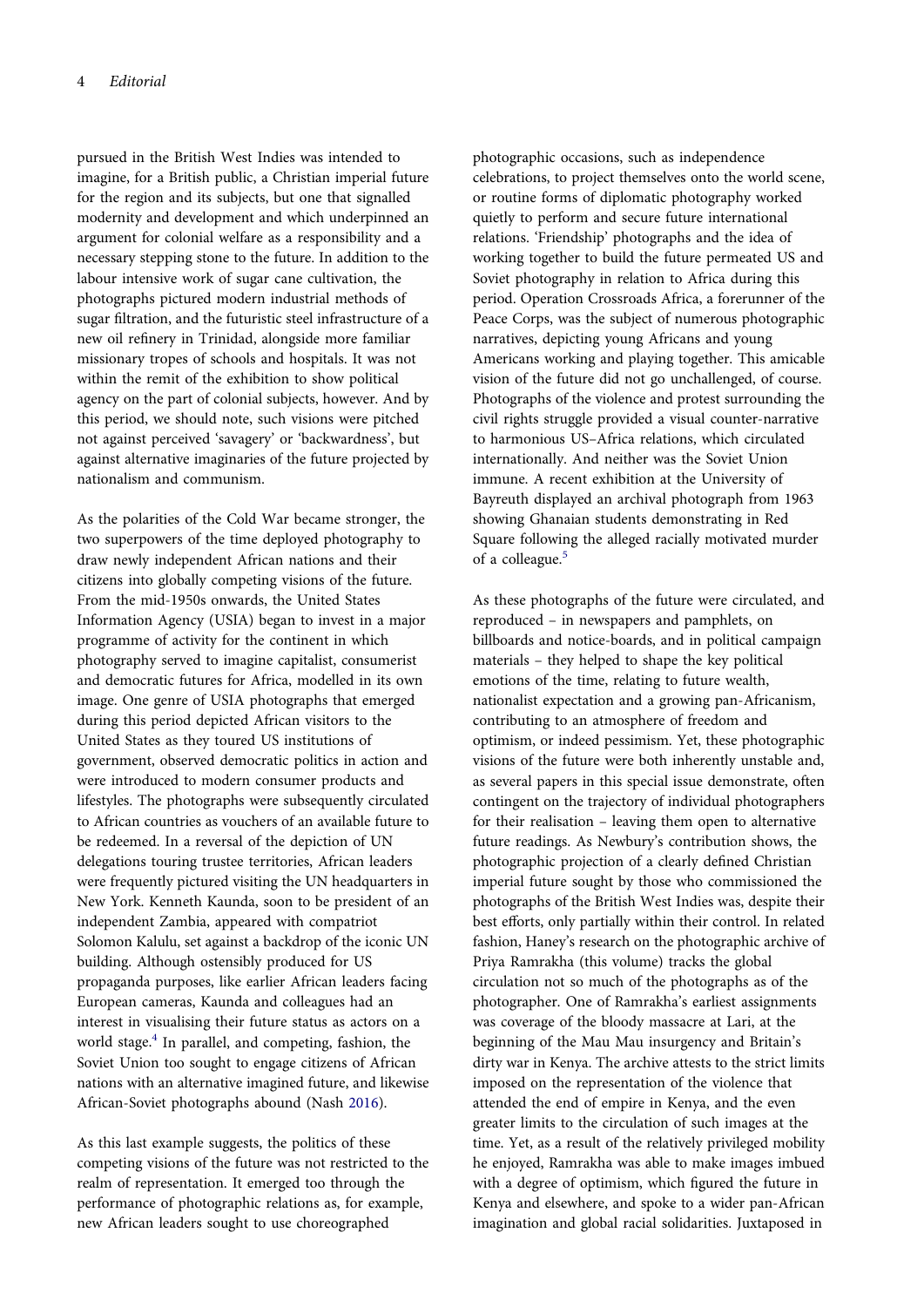<span id="page-4-0"></span>the archive are photographs of anti-colonial protests in Nairobi, Kenyan trade union leader and activist Tom Mboya dressed in kente cloth, protests against racial injustice in the United States and Miriam Makeba in exile.

Equally, Drew Thompson considers the uneasy relationship between the photographer José Cabral and nationalist image making in Mozambique's moment of independence. In his earlier research, Thompson ([2013](#page-9-0)) has explored how the liberation movement Frelimo used photography to visualise the liberated zones and to project its image both locally and internationally. In his contribution to this volume, he examines the tensions between the photographer's visual and aesthetic ambitions and the socially and politically imposed limits of representation in the period after 1975. Thompson makes an intriguing observation about the impact of independence on photographic temporalities: prior to liberation, there was very little concern to date images of the liberated zones, which operated therefore as abstract images of a nationalist future on the cusp of arrival; but from the moment of independence, the idea of the historical accuracy of photographic representation was asserted, aligned with the project of nation building.

Drawn into the service of the new nation as a result of his photographic skills, Cabral's relationship to this context was at times tense. In what is an instructive example, Thompson considers a photoessay on childbirth that Cabral published in the illustrated magazine Tempo in 1978. The graphic photographs of childbirth might be considered archetypal of images of the future circulating in world photography since at least the 1950s; and the story title, 'This is how we are born', has clear echoes of Family of Man style humanism. In the context of newly independent Mozambique, however, there was a furious backlash, from a public that regarded the photographs as scandalous and pornographic, with the outcome that the editor retracted the story and issued an apology. Cabral had misread the future of which he was now part, and how it might be represented photographically. Yet, through his research on Cabral's contact sheets, Thompson also traces unpublished images of the future that existed in the interstices of public discourse, occasionally resurfacing to be seen, or not, in new contexts.

Adapting an idea from Jay Winter ([2006\)](#page-9-0), one might want to consider here a distinction between major and minor photographic utopias. Set against the major photographic utopias of Christian imperialism, postcolonial national building, pan-Africanism and socialist revolution, are moments of utopian imagining in a minor key, small acts of world-making that endure in

photographic form, discernible in the archive as images of persistence and defiance in the face of conflict, and occasionally in the photographic encounter itself as a form of mutual exchange, elements of which seem legible in images such as Ramrakha's photograph of Makeba as she stops off in Los Angeles to visit African students in an act of support and solidarity.

#### DIGITAL FUTURES

If the era of high modernisation, from roughly the end of Second World War to the late-1960s, led to a proliferation of photographic futurisms across Africa, both by governments and their citizens, then the current historical moment appears to be generating similar developments. The drivers of the contemporary renaissance of future-oriented imagery are various but include recent shifts in Africa's wider political economy, as well as the roughly parallel rise of digital photographic technologies (the so-called digital revolution). In relation to the former, the past 10 years or so has witnessed an increasing number of African governments attempting to propel their nations forward economically – to achieve economic 'take-off' – through the adoption of ever-more ambitious National Development Plans. These plans often envisage a vast and rapid expansion of manufacturing, services and hi-tech industries – and related infrastructures of energy, transportation and communication – to be funded through a combination of commodities, new 'soft loans' and other kinds of cheap credit (especially from China, and other 'non-traditional' donors). More significantly here, these plans – for example, Vision 2010 (Nigeria), Vision 2020 (Rwanda), Vision 2030 (South Africa), Vision 2040 (Uganda), Vision 2050 (the East African Community) – are invariably accompanied by a vast array of post-photographic imagery projecting fantastical visions of future development outcomes. In other words, it is today common for these 'Vision' documents to be saturated with large numbers of digitally manipulated photographs and computer-generated images, as a means for illustrating their anticipated benefits. It is equally standard for a vast array of other media besides – from public billboards to official policy documents to government departments' promotional posters and leaflets (which in Uganda, at least, are typically circulated as glossy newspaper inserts), and all kinds of officially sponsored websites – to carry these same kinds of images. Indeed, so ubiquitous have they become, that they may even be said to now constitute a new public visual culture, across the continent.

As with the photographic futurism of the post-war era, this contemporary visual culture is again significantly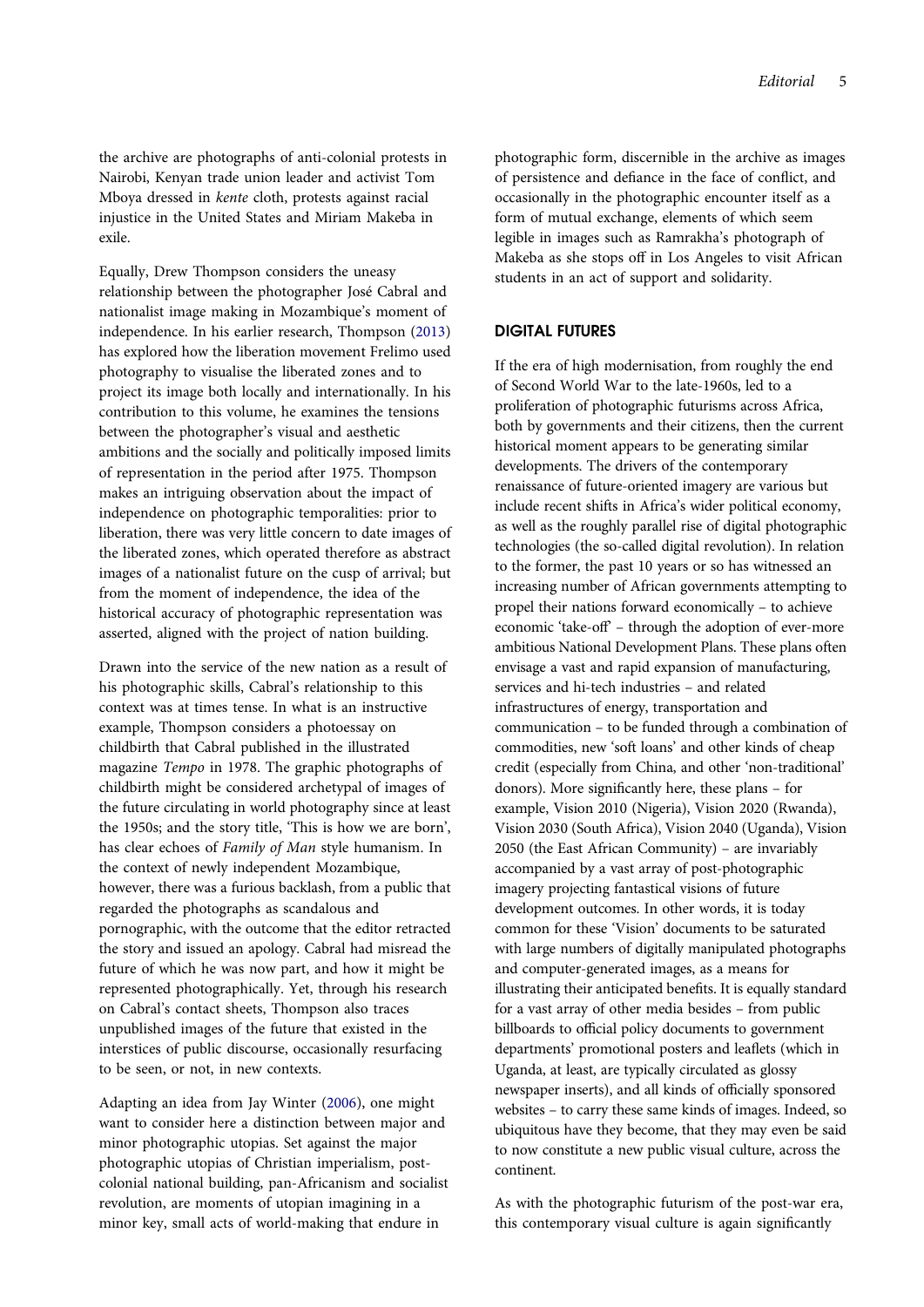<span id="page-5-0"></span>influenced by global visual imaginaries, and especially by those associated with an emergent worldwide, and urban focused, 'millennial capitalism' (Comaroff and Comaroff [2000\)](#page-8-0). Across all of these documents – or at least, across all of the ones we have seen – the imagery's semiotics are therefore remarkably consistent. Their digitally manipulated and computer-generated images represent Africa's future cityscapes in ways that bear an obvious general resemblance to existing centres of global capital such as Dubai, Hong Kong or Shanghai – with their 'Corbusian modern[ist]' architecture of glass towerblocks, geometric roads and manicured gardens (to paraphrase Watson [2014](#page-9-0), 215). In many cases, they even incorporate buildings, architectural motifs or additional features from those other places. For example, Watson notes that one of the images for Rwanda's Kigali Masterplan 2040 includes a picture of London's iconic skyscraper 'The Gherkin' ([2014,](#page-9-0) 217), while Vokes has observed that one of the public signs associated with Uganda's current 'Vision 2040' pictures a Dubai airport train travelling through central Kampala. Another image from the same document, illustrating the new Kampala– Entebbe Highway, simply shows the United Kingdom's M1 motorway digitally montaged with an image of a Ugandan landscape. Indeed, these documents' images may on occasion become so saturated with the signs and symbols of an imaginary 'global modernity' that only through the incorporation of some or other iconic feature of the local landscape or built environment – such as the Congo River, in Kinshasa (de Boeck [2011\)](#page-8-0), Mount Kigali (Shearer [2014\)](#page-9-0) or Workers' House, in Kampala (above) – can one decipher to which city the picture is actually meant to refer. Yet, this peculiar combination of features tends to lend these images an element of pastiche.<sup>[6](#page-8-0)</sup>

Writing of the futuristic imagery that has been produced by the Democratic Republic of Congo government since the mid-2000s – much of it associated with President Joseph Kabila's 'Cinq-Chantiers' ('Five Public Works') development plan – Filip de Boeck notes that these pictures again represent, as did the country's official photographies of the 1960s, 'a mirror of modernity'. Unlike the photographies of that earlier period, however, the new visual culture 'no longer reflects the earlier versions of Belgian colonial modernity, but instead … the aura of Dubai and other hot spots of the Global South' (de Boeck [2011\)](#page-8-0). Observing the still and moving imagery associated with the Kigali Masterplan, reflecting President Paul Kagame's wider project of forging a 'post-genocidal state' in Rwanda – which has long been characterised by an erasure of the specificities of place and history in the country (cf. Pottier [2002\)](#page-9-0) – Samuel Shearer notes that it is similarly designed to cast Kigali as a future 'Singapore of

Africa' [\(2014](#page-9-0), 183). In this way, the imagery both feeds off, and feeds into, a 'collective ambition to reinvent Kigali's future as somewhere else'. [7](#page-8-0) Writing about the new visual culture across Africa as a whole, Vanessa Watson also notes that its fantasy landscapes may be partly explicable in terms of the fact that its imagery is often produced for African governments by international media companies or commercial property developers ([2014](#page-9-0), 215–16). These firms may have an ongoing stake in the projects themselves, as a result of which they have a vested interest in representing the continent in ways that invoke a global capitalist discourse about 'Africa rising'. This can be itself interpreted as little more than marketing ploy designed to attract global investors into what remain high-risk property markets and perhaps also a way to avoid confronting the present.

Once again, however, the politics of these visions of the future is not restricted to the realm of representation but, rather, emerges from the ways in which these images are circulated and 'performed'. In particular, it has now become a commonplace for African states to make extensive use of these future visions (as incorporated into policy documents, posters, leaflets) within their existing public works projects, which themselves tend to accelerate in the run-up to elections. Vokes documented this during a period of fieldwork in 2015 in rural south-western Uganda, when such image-objects played a prominent role within a rural electrification scheme being rolled out ahead of the country's 2016 presidential and parliamentary elections. Briefly, a few days before this rural electrification scheme was due to reach Vokes' long-term fieldsite in Bugamba sub-country, a small team of officials and engineers arrived in the village to begin mapping out where the new line's poles and transformers were to be placed. Where these fixtures were located on private land – and in practice, almost all of them were – the team promptly handed out cash payments to the homeowners, as 'compensation' (okurihirira) for the inconvenience. These payments ranged from 1 to 3 million Uganda Shillings – equivalent to between 1 and 3 years' salary for an average wage labourer – as a result of which, many households became in an instant fabulously wealthy. But the key point here is that at the moment these payments were handed over, the officials also gave the householder some or other piece of official literature replete with glossy computer-generated images of fantastical future development projects and went to great lengths to 'narrate' the proposed benefits of these. These actions in turn appear to have further amplified the effects of the compensation payments themselves, by suggesting that these already extraordinary payments were just a beginning and that much more was to come. In other words, the circulation and performance of these imageobjects seem to have created a general impression that if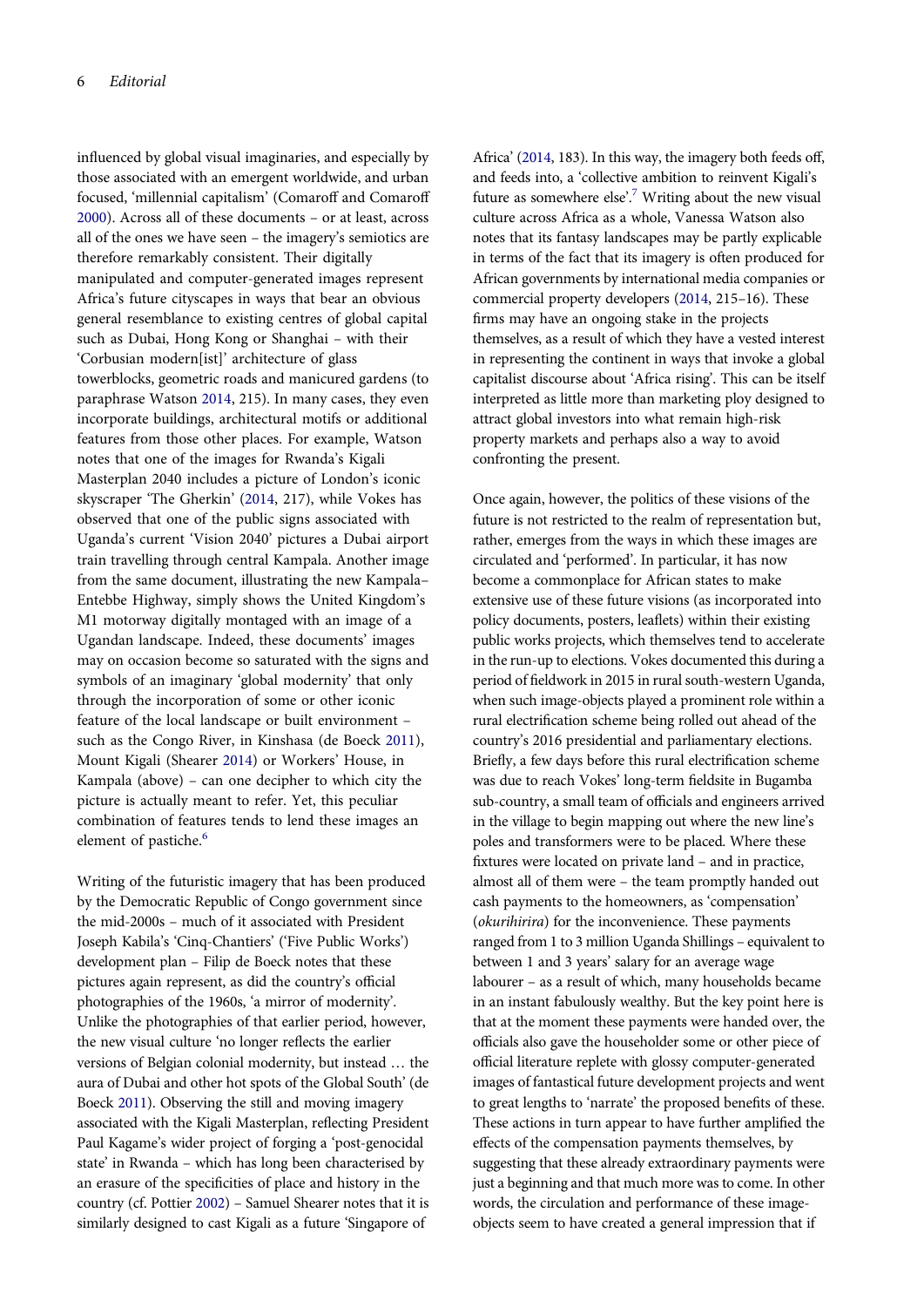<span id="page-6-0"></span>this initial, relatively modest, infrastructure project had already delivered such great fortunes, then one could only imagine the scale of the future compensation payments that would attach to these future, and much grander, infrastructure schemes. As it has done in the past, but with greater intensity, photography serves advance notice of a future that is due to arrive from elsewhere.

# MOBILE PHOTOGRAPHIES

If the 'digital revolution' has given rise across the continent to another wave of photographic futurisms that express major utopian ambitions, to transform African cityscapes in the image of global capital, it is equally necessary to attend to the ways in which digital technology has enabled the expression of more minor future imaginings. African citizens are not simply the subjects of photographic futures but increasingly agents in their creation, not least as digital photography becomes ubiquitous within everyday life.<sup>[8](#page-8-0)</sup> As the era of high modernisation witnessed the compelling performance of new, self-confident, African identities for the camera, so the emergent epoch of digital photography has seen similar developments. Without doubt, the key driver of this trend has been the rapid, and massive, influx to practically all African countries of ever more affordable 'third-generation' advanced mobile phone handsets or 'smartphones'. Between 2011 and mid-2015 alone, the number of smartphones being imported into Africa – a majority of them sub-US\$100 Android-based systems – jumped from around 10 million units per annum to almost 100 million per annum (Tshabalala [2015\)](#page-9-0), as a result of which these devices became quickly established as a common feature of everyday life. Today, more than one-third all mobile phones in Africa are smartphones, and this percentage is set to rise to two-thirds by 2020 (GSMA Intelligence [2017](#page-8-0)).

Among their many effects, smartphones, and their associated infrastructures for communication – from high-speed internet connections to social media platforms such as Facebook, Friendster, Instagram, Snapchat, Twitter and WhatsApp – have vastly expanded the possibilities for taking, storing, manipulating, circulating and displaying photographic images. This, in turn, has led to an almost limitless expansion in acts of photographic selffashioning and in the use of photographic imagery to forge all kinds of imaginary future selves. In short, just as the advent of digital photography has enabled African governments to produce new major photographic utopias of millennial capitalist cities, so it has also facilitated ordinary African people to develop their own minor photographic futures for the self. Till Förster's

contribution offers one such case study of the impact of smartphones on everyday photographic practices in northern Côte d'Ivoire, based on long-term fieldwork. Included among the examples he discusses is the case of a young hairdresser, Malik, who uses his smartphone to store a catalogue of hairstyles he has created previously, which then forms the starting point for discussions with clients of what he can create for them, supported by narratives of how the particular style may 'enhance their lives'. This particular smartphone archive, however, also provided a space of freedom and imagination for Malik that was not open to him in the more conservative city where he lived – among the photographs of hairstyles were several of Malik dressed as a woman – and which aligned with his aspiration to move to a bigger city such as Paris or Abidjan.

The smartphone 'revolution' has also enabled ordinary Africans to reengage with historic photographic imagery, including the kinds of photographic futurisms from the post-war period onwards. Thus, just as it has become a commonplace for phone users to produce and circulate 'selfies', photo collages which include themselves and their relations, and to post online 'albums' which narrate ideas about their aspirational lives to come, so too it has become an everyday practice for Africans to use their phone cameras to re-photograph, and to re-post, all manner of historical family pictures, archival images and old newsprint. This, in turn, generates new narratives about the photographic futurisms of the 1950s and 1960s, in particular – which are today cast in an 'historic future' tense (to borrow a linguistic metaphor). Certainly, there is a danger that some of these narratives may today fail to get beyond the 'surface of the image' (cf. Buckley [2014\)](#page-8-0). Yet so too, they may generate complex re-evaluations of the future planning of the past. Förster (this volume) notes the importance of files of photographs that are often sold with or transferred to mobile phones as they change hands. Alongside images representing religious themes and popular culture, he found political leaders associated with the imagination of African futures in the early period of independence, including the country's first president Félix Houphouët-Boigny, and figures such as John F. Kennedy, Julius Nyerere and Léopold Senghor. The first of these might be taken to indicate the success of a USIA strategy to associate Kennedy's image with Africa, which extended beyond his short presidency; and the latter two, of course, are expressive of a pan-African imaginary. To take another example, Vokes is a regular follower of the Facebook page 'History of Uganda', whose still and moving images from the past have on occasion generated thoughtful critical comment on two periods key periods of utopianism in the country,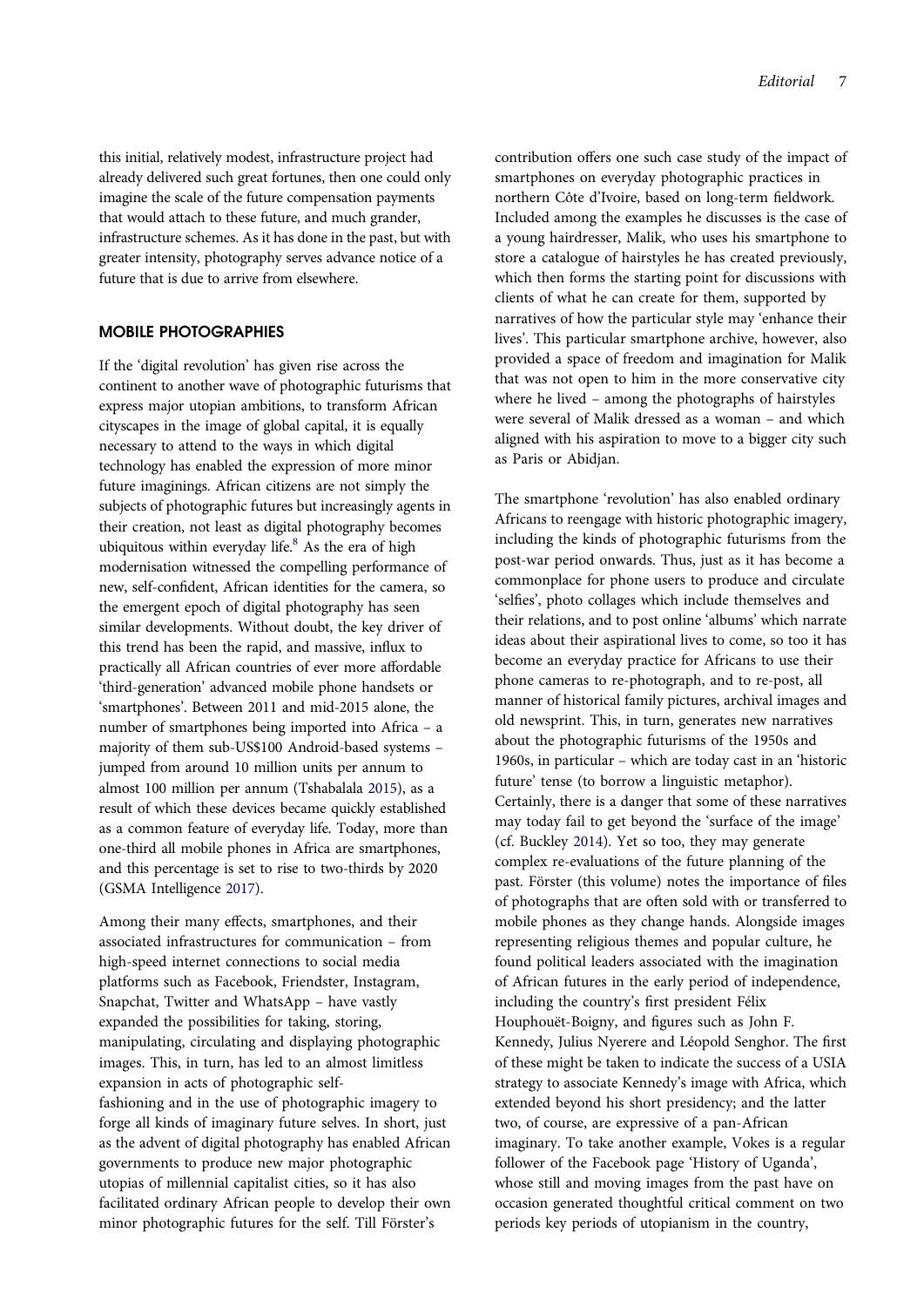<span id="page-7-0"></span>namely those associated with the early post-colonial period and the period following the National Resistance Movement's accession to power in the late 1980s.<sup>9</sup>

In a variety of ways, then, new digital environments have engendered key sites for images of the past to resurface and become recognisable (Benjamin [2003](#page-8-0)), in complex ways. This is perhaps nowhere more evident than in South Africa, with its specific temporal relation to decolonisation, and an alignment between photography and struggle that emerged during the apartheid period. As Kylie Thomas identifies in her paper, images of state violence, such as the shooting of striking miners at Marikana 2012, and subsequent protests on university campuses, as part of the Rhodes Must Fall (RMF) campaign, echoed earlier images of violence and protest such as those from Sharpeville 1960 and Soweto 1976 or the death of Steve Biko in 1977. Yet, there are differences as well as similarities between the activism of the antiapartheid generation and that of a younger generation disillusioned with the lack of social and political transformation and, as Thomas puts it, 'refusing to have the question of a decolonised future deferred any longer'. The differences can be tracked through the photographs produced and circulated during recent protests. Whilst it was the case that many photographers during the 1980s saw themselves as putting their photography at the service of the liberation struggle, Thomas argues that in the current context many of the most important photographs were produced on mobile phones and circulated via platforms such as Facebook and WhatsApp as a matter of course by activists who are unlikely to conceive of themselves as photographers at all. Furthermore, the rapid circulation outside of mainstream media outlets meant that for this particular version of critical photographic futurism, the separation between image and activism seemed increasingly irrelevant. This is a point made most starkly evident in the disruption of the RMF photographic exhibition at the University of Cape Town by the Trans Collective, arguably refusing not only the content of the exhibition, and its institutional location, but its very form as wall mounted images, which they sought to counter with a live bodily presence, which was in turn put into circulation photographically through social media.

### CONCLUDING THOUGHTS

Our aim in putting together this special issue has been to develop a new line of enquiry in the engagement with photographic archives and practices across Africa and its diaspora. Considerable scholarly attention has

been paid to the many ways in which, especially during the early history of the medium, photography served to establish visually the idea of African pastness, in contrast to European modernity. Less attention, however, has been given to photography as a medium for the construction and imagination of African futures. And where scholarship has engaged with the medium's role in imagining futures, it has tended to concentrate on the photographic studio as a space of individual self-fashioning. Important as this work is, our contention is that the visual construction of photographic futures has been a feature of numerous photographic projects associated not only with modern selfhood but also with colonial development, anticolonial struggle and post-independence nation building, as well as more recent national development planning. This issue features several cases drawn from the era of high modernisation, decolonisation and post-colonial independence, a period in which the visual presentation of African futures was particularly prominent, contrasted with the more recent resurgence of photographic futurisms associated with the 'digital revolution'. No doubt, there is further work to be done to elaborate and fill out the framework we have roughly sketched here, but we hope that the issue offers some productive starting points.

In framing the discussion of African photographic futures, we have found it useful to think in terms of both critical and performative photographic futures, which, respectively, protest an oppressive present on behalf of an implied better future or attempt to call the future into being, offering a template or model to be emulated, or in some cases literally embodied. The former has arguably been given greater space in photographic histories of the continent to date. We have also found it helpful to consider a distinction between major and minor utopias, imaginatively constructed through photography. During the era of high modernisation as well as more recently, African citizens have been subject to all-embracing visions of the future, driven by various capitalist, nationalist and socialist imaginaries. Yet, the medium has also provided a space for more minor forms of utopian imagining, photographic engagements and interactions that destabilise, or simply exist outside of, the hold of grand schemes. Finally, we want to acknowledge the dynamics of recovery and return of past photographic futures in the present; the photographic archive provides a rich repository for the creation of 'potential histories' (Azoulay [2013b](#page-8-0)) and reimagined futures. And we are mindful that this is a process in which researchers are participants as well as observers.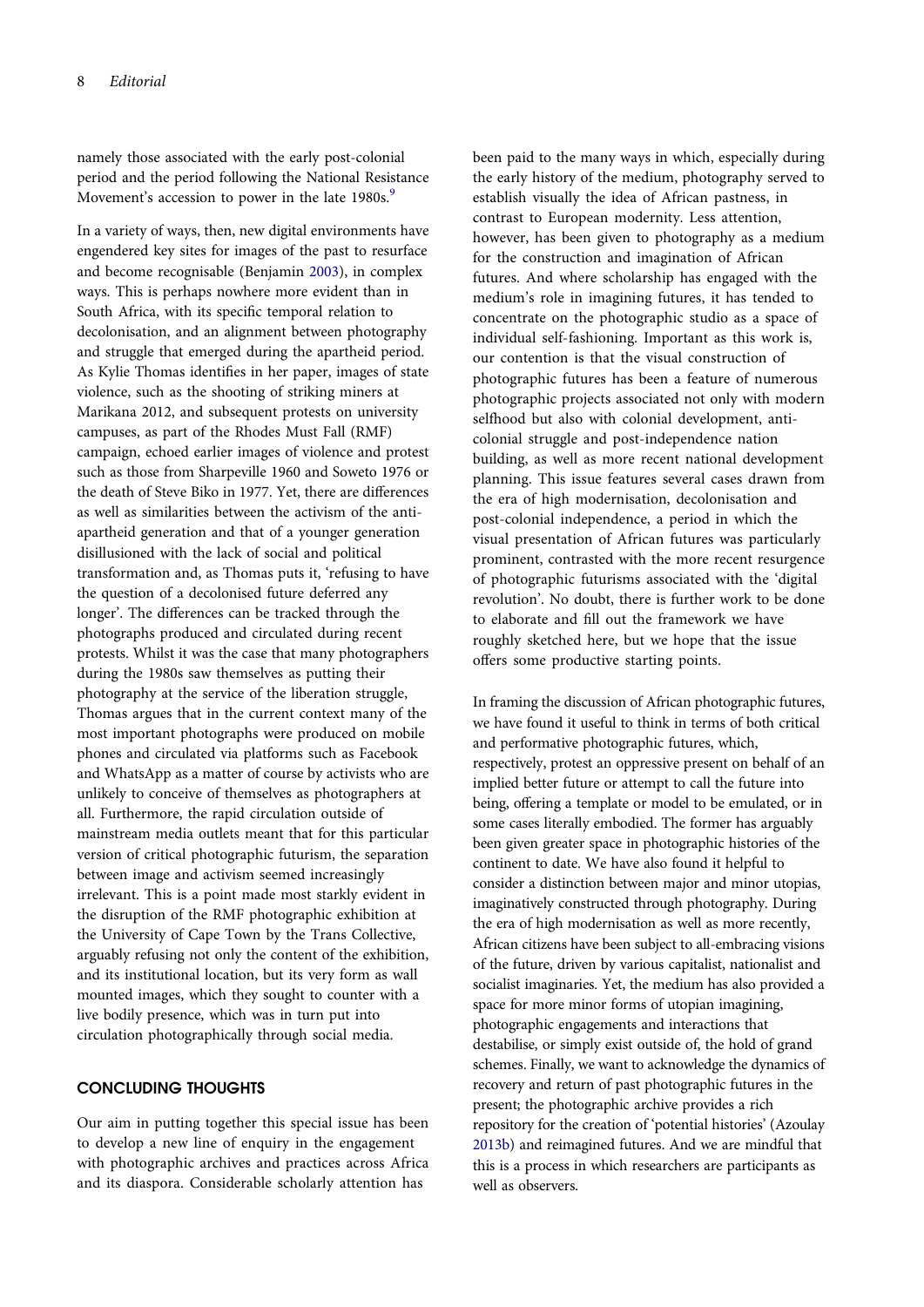#### <span id="page-8-0"></span>**NOTES**

- [1] See Rodogno and David ([2015](#page-9-0)) for a consideration of photography associated with the World Health Organisation.
- [2] The observation regarding the use of photographs as part of the Indian Passive Resistance Campaign at the UN is based on personal communication with Omar Badsha (1 September 2016). In 1950, Michael Scott produced the film Civilisation on Trial, which was shown at the UN as part of the South West Africa campaign. And a later example is 'Apartheid: The Tyranny of Racism Made Law', a photographic feature produced in the early 1980s by the UN Department of Public Information.
- [3] See Azoulay (2013a, 48) for an alternative reading of Steichen's selection of the UN General Assembly photograph.
- [4] This is the subject of Newbury's current research. See also Kunkel (2016).
- [5] FAVT: Future African Visions in Time, an exhibition by the Bayreuth Academy of Advanced African Studies, 8 November 2015–28 February 2016, Iwalewahaus, University of Bayreuth, Wölfelstrasse 2, Bayreuth, Germany.
- [6] This is a fact not lost on the photographic artist Kiluanji Kia Henda. In a project that brought together several visual futurisms (Icarus 13, The First Journey to the Sun), Kia Henda created a fictional documentary record of a 2006 Angolan solar mission, featuring Augusto Neto's Russian-built mausoleum and a futuristic concrete cinema building, referencing the investment in a particular postcolonial African future on the part of the Soviet Union, as well as providing an ironic commentary on both past and present (Nash [2016,](#page-9-0) 122–23).
- [7] A promotional video for the Kigali Masterplan can be viewed online at: [https://www.youtube.com/watch?v=](https://www.youtube.com/watch?v=iM0Y4EiCvGE) [iM0Y4EiCvGE](https://www.youtube.com/watch?v=iM0Y4EiCvGE). Accessed 4 December 2017.
- [8] This is not to deny the considerable agency of African photographic subjects across the history of the medium of course (see e.g. Newbury [2018\)](#page-9-0), but rather to note its changed context and operation.
- [9] The page can be accessed online at [https://www.facebook.](https://www.facebook.com/HistoryofUganda/) [com/HistoryofUganda/](https://www.facebook.com/HistoryofUganda/).

# **REFERENCES**

- Allbeson, T. [2015.](#page-2-0) "Photographic Diplomacy in the Postwar World: UNESCO and the Conception of Photography as a Universal Language, 1946–1956." Modern Intellectual History 12 (2): 383–415. doi[:10.1017/S1479244314000316.](https://doi.org/10.1017/S1479244314000316)
- Apter, A. [2002.](#page-0-0) "On Imperial Spectacle: The Dialectics of Seeing in Colonial Nigeria." Comparative Studies in Society and History 44 (3): 564–596. doi[:10.1017/](https://doi.org/10.1017/S0010417502000269) [S0010417502000269.](https://doi.org/10.1017/S0010417502000269)
- Azoulay, A. [2013b.](#page-7-0) "Potential History: Thinking through Violence." Critical Inquiry 39 (3): 548–574. doi:[10.1086/](https://doi.org/10.1086/670045) [670045](https://doi.org/10.1086/670045).
- Azoulay, A. 2013a. "The Family of Man: A Visual Universal Declaration of Human Rights." In The Human Snapshot,

edited by T. Keenan and T. Zolgahdr, 19–48. BerlIn Sternberg Press.

- Bajorek, J. [2012](#page-0-0). "Ca Bousculait!: Democratization and Photography in Senegal." In Photography in Africa: Ethnographic Perspectives, edited by R. Vokes, 140–165. Oxford: James Currey.
- Baloji, S., and B. Jewsiewicki. [2010.](#page-0-0) The Beautiful Time: Photography by Sammy Baloji. New York: Museum for African Art.
- Banks, M., and R. Vokes. [2010](#page-0-0). "Introduction: Anthropology, Photography and the Archive." History and Anthropology 21 (4): 337–349. doi[:10.1080/02757206.2010.522375](https://doi.org/10.1080/02757206.2010.522375).
- Benjamin, W. [2003](#page-7-0). "On the Concept of History." In Selected Writings, Volume 4, 1938-40, edited by H. Eiland and M. W. Jennings, 389–400. Cambridge, MA: Belknap Press of Harvard University Press.
- Buckley, L. [2014.](#page-6-0) "Photography and Photo-Elicitation after Colonialism." Cultural Anthropology 29 (4): 720–743. doi[:10.14506/issn.1548-1360](https://doi.org/10.14506/issn.1548-1360).
- Comaroff, J., and J. L. Comaroff. [2000](#page-5-0). "Millennial Capitalism: First Thoughts on a Second Coming." Public Culture 12 (2): 291–343. doi:[10.1215/08992363-12-2-291](https://doi.org/10.1215/08992363-12-2-291).
- de Boeck, F. [2011.](#page-5-0) "Inhabiting Ocular Ground: Kinshasa's Future in the Light of Congo's Spectral Urban Politics." Cultural Anthropology 26 (2): 263–286. doi[:10.1111/](https://doi.org/10.1111/j.1548-1360.2011.01099.x) [j.1548-1360.2011.01099.x](https://doi.org/10.1111/j.1548-1360.2011.01099.x).
- Edwards, E. [2012.](#page-1-0) "Objects of Affect: Photography beyond the Image." Annual Review of Anthropology 41: 221–234. doi[:10.1146/annurev-anthro-092611-145708](https://doi.org/10.1146/annurev-anthro-092611-145708).
- Fabian, J. [1983](#page-1-0). Time and the Other: How Anthropology Makes Its Object. New York: Columbia University Press.
- Faris, J. C. [1992](#page-0-0). "Photography, Power and the Southern Nuba." In Anthropology and Photography, 1860-1920, edited by E. Edwards, 211–217. New Haven: Yale University Press.
- Geary, C. M. [1988](#page-0-0). Images from Bamum: German Colonial Photography at the Court of King Njoya, Cameroon, West Africa, 1902-15. Washington, DC: Smithsonian Institution Press.
- Geary, C. M. [2002](#page-0-0). In and Out of Focus: Images from Central Africa, 1885-1960. London: Philip Wilson Publishers.
- Godby, M. [2009.](#page-1-0) "The Photograph Album of an Unknown American Missionary in Natal, C.1930: The Good News – and the Bad." South African Historical Journal 61 (2): 357–371. doi:[10.1080/02582470902857769](https://doi.org/10.1080/02582470902857769).
- GSMA Intelligence. [2017.](#page-6-0) The Mobile Economy: Sub-Saharan Africa 2017. London: GSMA.
- Haney, E. [2010](#page-0-0). Photography and Africa. London: Reaktion Books.
- Haney, E. [2012.](#page-0-0) "Emptying the Gallery: The Archives' Fuller Circle." In Photography in Africa: Ethnographic Perspectives, edited by R. Vokes, 127–139. Oxford: James Currey.
- Hartmann, W., J. Silvester, and P. Hayes, eds. [1998](#page-0-0). The Colonising Camera: Photographs in the Making of Namibian History. Cape Town: University of Cape Town Press.
- Kunkel, S. 2016. Empire of Pictures: Global Media and the 1960s Remaking of American Foreign Policy. Oxford: Berghahn.